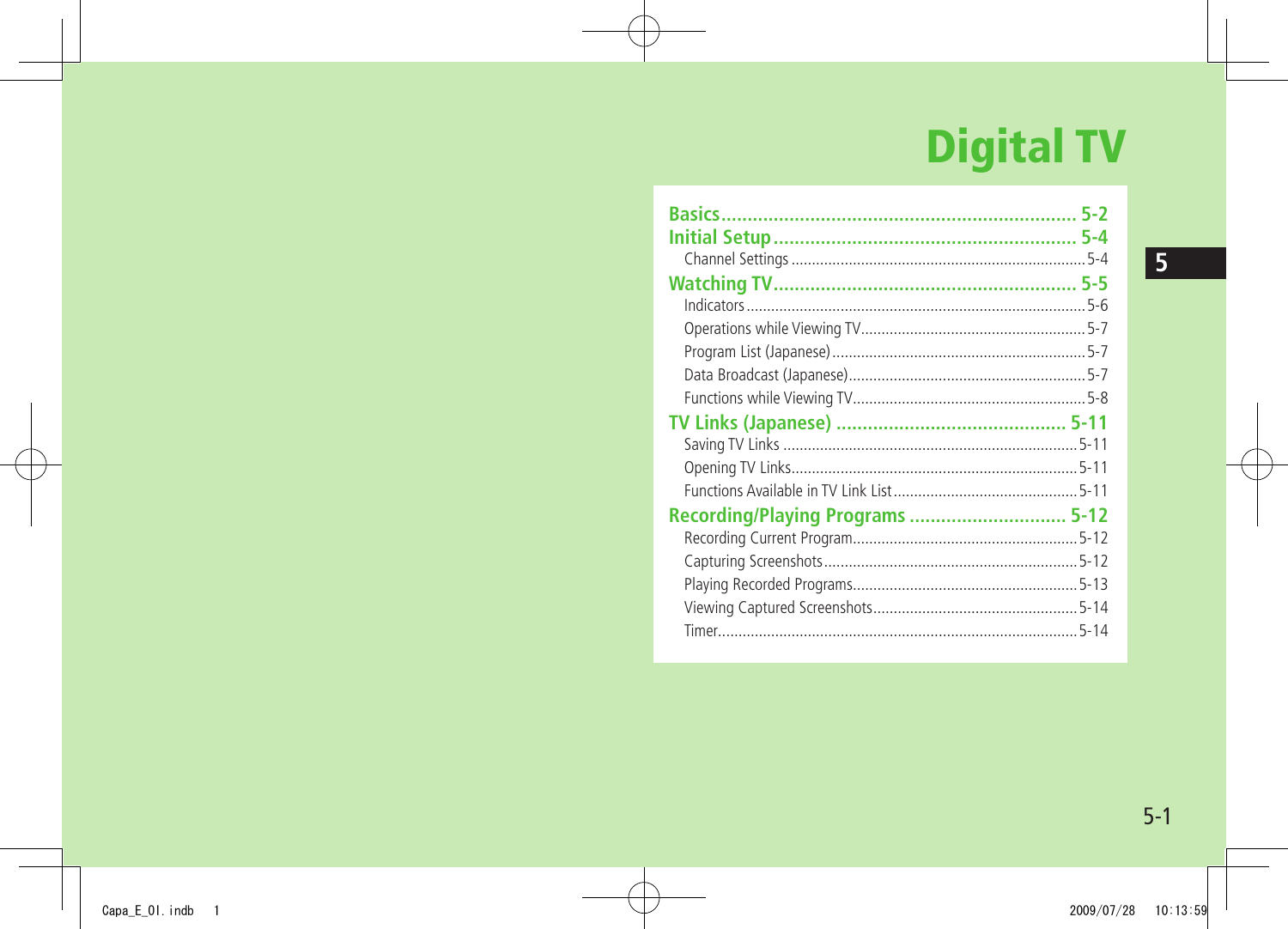## <span id="page-1-0"></span>**Basics**

### **931P supports One Seg terrestrial digital TV broadcasting.**

### **One Seg**

One Seg is a digital TV broadcasting service for mobile phones. For more information, visit The Association for Promotion of Digital Broadcasting Website: [PC] http://www.dpa.or.jp/

[Handset] http://www.dpa.or.jp/1seg/k/ (Japanese only)

### **Features**

| <b>Watch TV Programs</b><br>(C <sub>3</sub> P.5-5) | Watch One Seg Digital TV on handset.                          |
|----------------------------------------------------|---------------------------------------------------------------|
| <b>View Data Broadcast</b>                         | Access a variety of program-related                           |
| (C <sub>3</sub> P.5-7)                             | information.                                                  |
| <b>Record TV Programs</b>                          | Record program/capture still image while                      |
| (C <sub>T</sub> P.5-12)                            | watching the program.                                         |
| <b>Set Timer</b>                                   | Use Timer to view/record programs. You can easily             |
| (C <sub>T</sub> P.5-14)                            | set Timer by using Program List ( <a>(<a>&gt;SP.5-7)</a>.</a> |

### **Mobile W-Speed**

Frame rate of Digital TV images are automatically enhanced. Enjoy smooth image flow ( $\mathbb{Z}$ P.18-14).

- Mobile W-Speed is set to **ON** by default.
- When this function is set to **ON**, full effect of **Image Quality** may not be achieved.
- Depending on broadcasting condition, full effect of this function may not be achieved.
- Disabled during ECO Mode ( $p$ -P.18-14) or AV output ( $p$ -P.10-13).
- Disabled for playing back videos recorded with Mobile W-Speed set to **ON**.

### **Precautions**

- Digital TV is available only in Japan.
- Incoming calls/messages may affect TV image or audio quality while TV is activated.
- Digital TV may be disabled if USIM Card is not installed or SoftBank subscription is terminated.
- SoftBank is not liable for damages from accidental loss/alteration of handset/microSD Card information.

Data saved to handset (TV Links, Channel List, etc.) cannot be restored after repairs or handset replacement. Back up important information.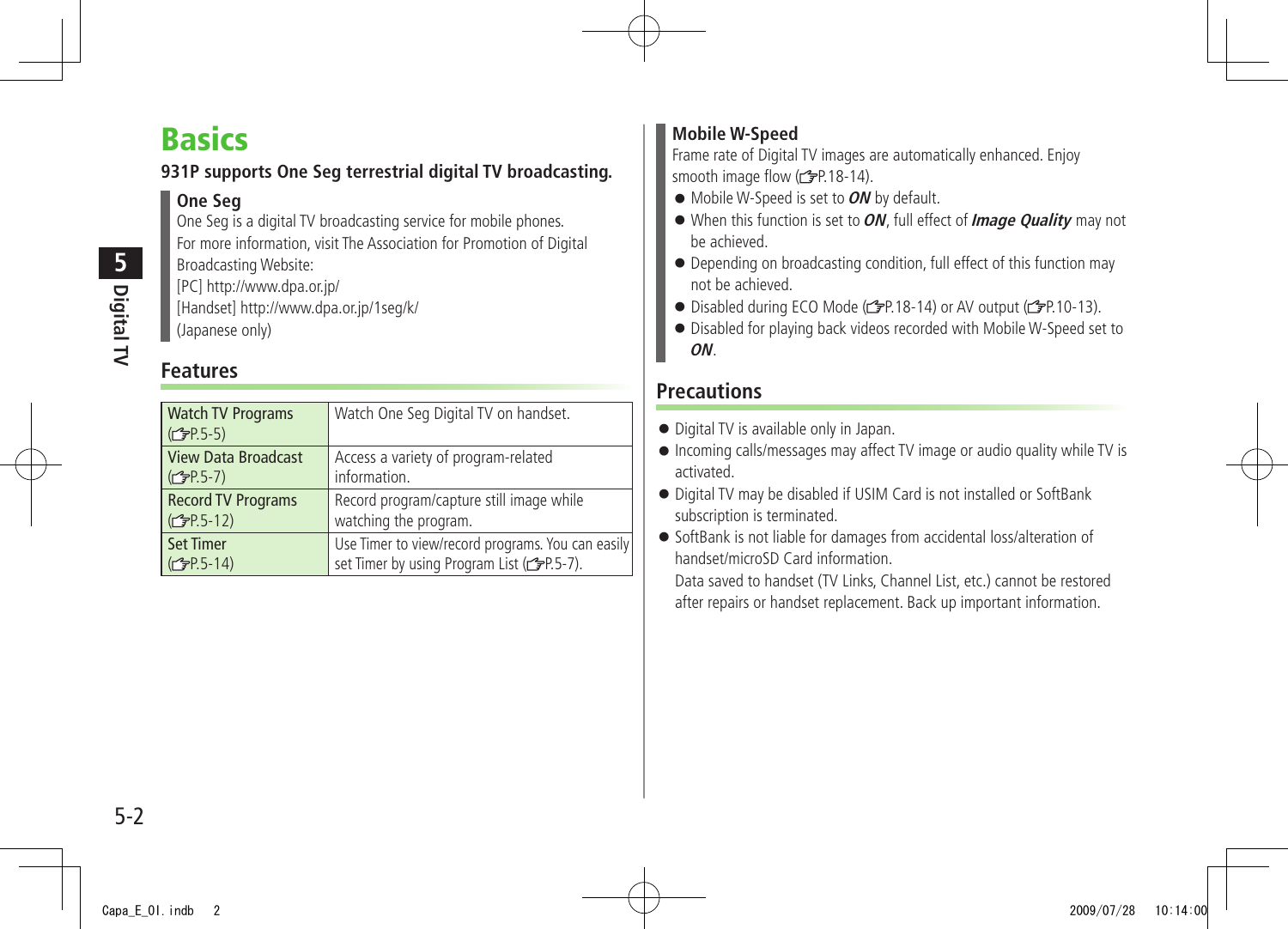#### **Signal Reception Areas**

TV signal reception may be poor in the following conditions:

- Too far from or close to broadcasting stations.
- Mountain areas or near tall buildings.
- In moving vehicles, underground, in tunnels, etc.
- Near high-voltage wires, neon lights, wireless base stations, railroad tracks or highways.
- Areas with numerous signal obstructions or areas where signal reception is blocked.

### **When Battery is Running Out**

- Warning tone sounds and warning message appears if Digital TV is activated with low battery.
- When battery runs low while programs are on or being recorded, handset operates as follows:
	- ・ While Viewing Warning tone sounds, and confirmation appears.
	- ・ While Recording

Response differs depending on **Rec. When Low Battery** (<del>f</del>P.18-14) setting.

**Continue Recording** ... Warning tone does not sound and confirmation does not appear.

**Stop Recording** ... Warning tone sounds and confirmation appears.

- Watching TV while charging may shorten battery life.
- If recording ends due to low battery, recorded portion is automatically saved.

#### **Incoming Transmissions**

TV pauses for incoming calls. Resume TV after call ends.

● Incoming calls do not interfere with recording.

#### **Tip**  $\bigcirc$ Use Other Functions while Viewing TV ( $\bigcirc$ P.5-8)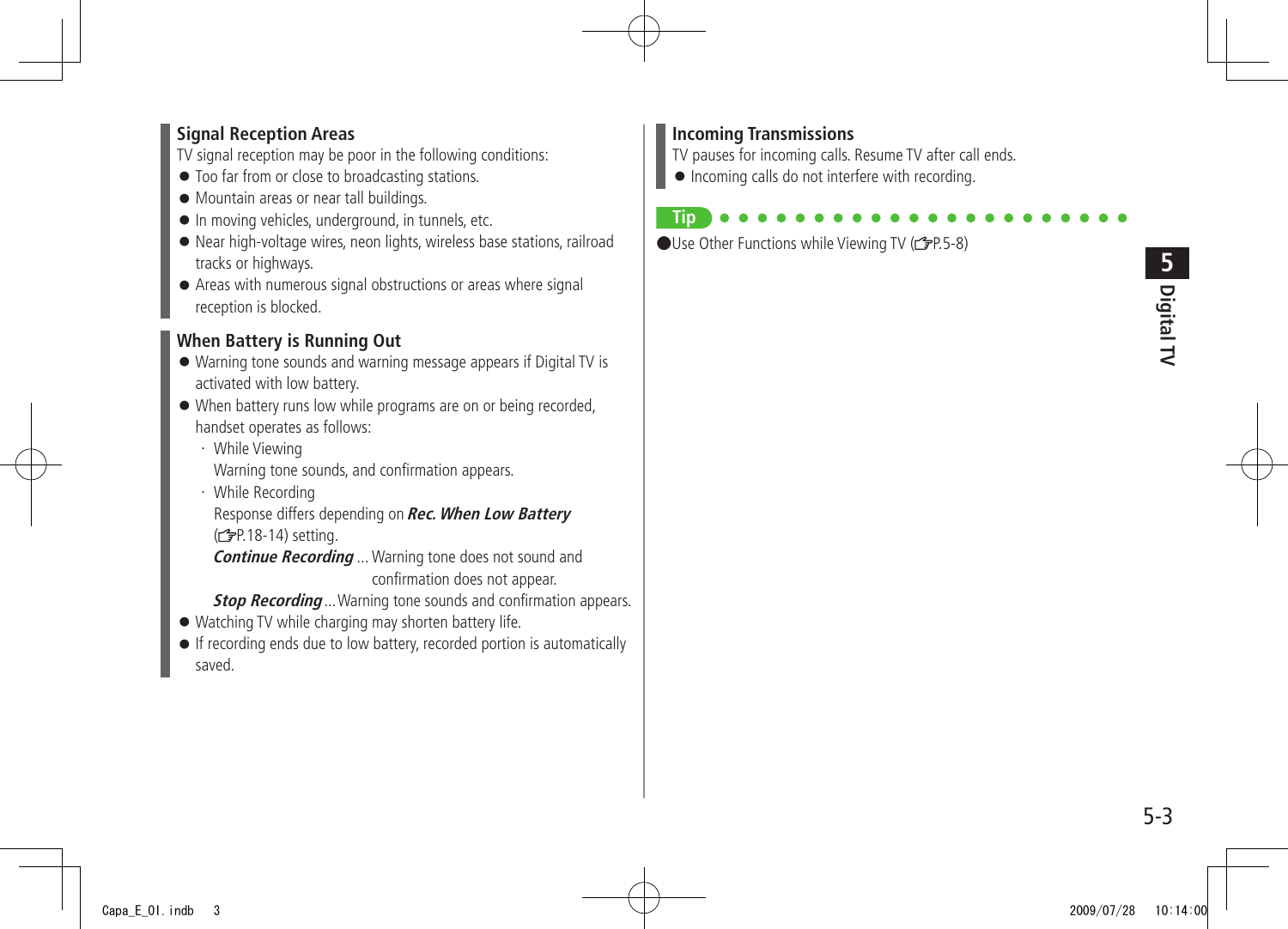## <span id="page-3-0"></span>**Initial Setup**

#### **Set channels for your area.**

● Up to ten Channel Lists can be saved.

#### **Main Menu > TV > Channel Setting > Select Area**

Select a region  $\rightarrow$  Select a prefecture

### **2 YES**

#### **Note**

- $\bullet$  If manual setup fails, try automatic channel setup ( $\leq$ Below).
- 931P detects a change in reception area after moving to a different area. Set Channel List for that area.

### **Channel Settings**

### **Automatic Channel Setup**

**Main Menu ▶ TV ▶ Channel Setting ▶ Automatic** 

### **1 YES**

- **2** After channel search, **YES** Enter title
	- If title is not entered, date (year/month/day/hour/minute) is automatically saved as title.

### **Using Channel List**



**From Main Menu** TV **Channel List** 

#### ■ **Set Channels**

- **>**Select a Channel List
- Channel List is set, and available channels appear.
- Select a channel to access the station

### ■ **Delete Channel List**

- $\triangleright$  Highlight a Channel List  $\rightarrow \widehat{X}$  [Menu]  $\rightarrow$  *Delete*  $\rightarrow$  *YES*
- Selected Channel List cannot be deleted.
- **Delete Channels from Channel List**
- $\triangleright$  Highlight a Channel List  $\rightarrow \boxdot$  [Detail]  $\rightarrow$  Highlight a channel  $\rightarrow$ **[Menu] Delete YES**
- Channels in selected Channel List cannot be deleted.

### ■ **Edit Title**

- $>$  Highlight a Channel List  $\rightarrow \infty$  [Menu]  $\rightarrow$  *Edit title*  $\rightarrow$  Edit
- **Reassign a Remote Control Number (Keypad) to a Channel**
- $\triangleright$  Highlight a Channel List  $\rightarrow \lbrack \mathfrak{D} \rbrack$  **[Detail]**  $\rightarrow \lbrack \mathfrak{D} \rbrack$  **[Menu]**  $\rightarrow$ **Remote control**  $# \rightarrow$  Select a channel  $\rightarrow$  Select a new remote control  $number \rightarrow \text{[}\infty\text{[}$ **Finish** $]\rightarrow \text{YES}$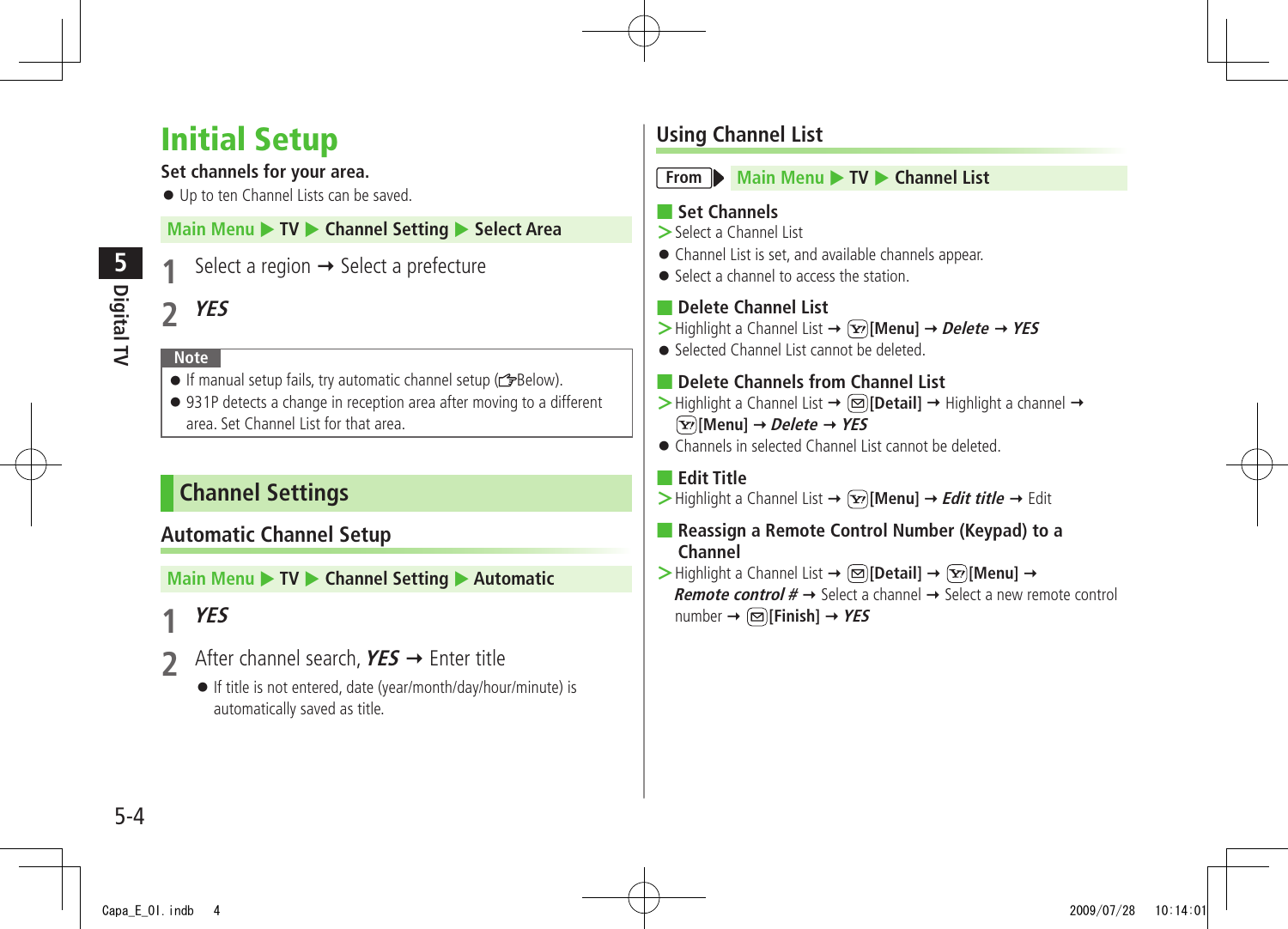## <span id="page-4-0"></span>**Watching TV**

- $\bullet$  Set channels beforehand ( $\bullet$  P.5-4).
- Horizontal Open Position (rep.1-7, P.1-8)

画 **1**



**Viewer**

### **2 Select a channel**

| <b>Direct Channel</b><br>Access  | $-\bigcup_{i=1}^n$<br>$\mathcal{F}$ (Channel 10)<br>◯ (Channel 11)<br>(#)(Channel 12) |
|----------------------------------|---------------------------------------------------------------------------------------|
| Previous/<br><b>Next Channel</b> |                                                                                       |
| <b>Channel Search</b>            | Press and hold co                                                                     |

### **3 To end TV,**  $\bigodot$  $\rightarrow$ *End TV*

 $\bullet$  To play TV sound in the background:  $\textcircled{}\rightarrow$  **Change to BGM** 

#### **Note**

#### ● Alternatively, Main Menu ▶ TV ▶ Watch TV

● Closing handset while viewing TV shows still image in External Display (not video image and data broadcasting). When TV Sound While Closed is **ON**, sound is heard but operations except volume adjustment are unavailable.

### **Tip**

●Display Digital TV Images on a TV (rep. 10-13) ●Use Bluetooth<sup>®</sup> Device for Wireless Playback (FP.10-10)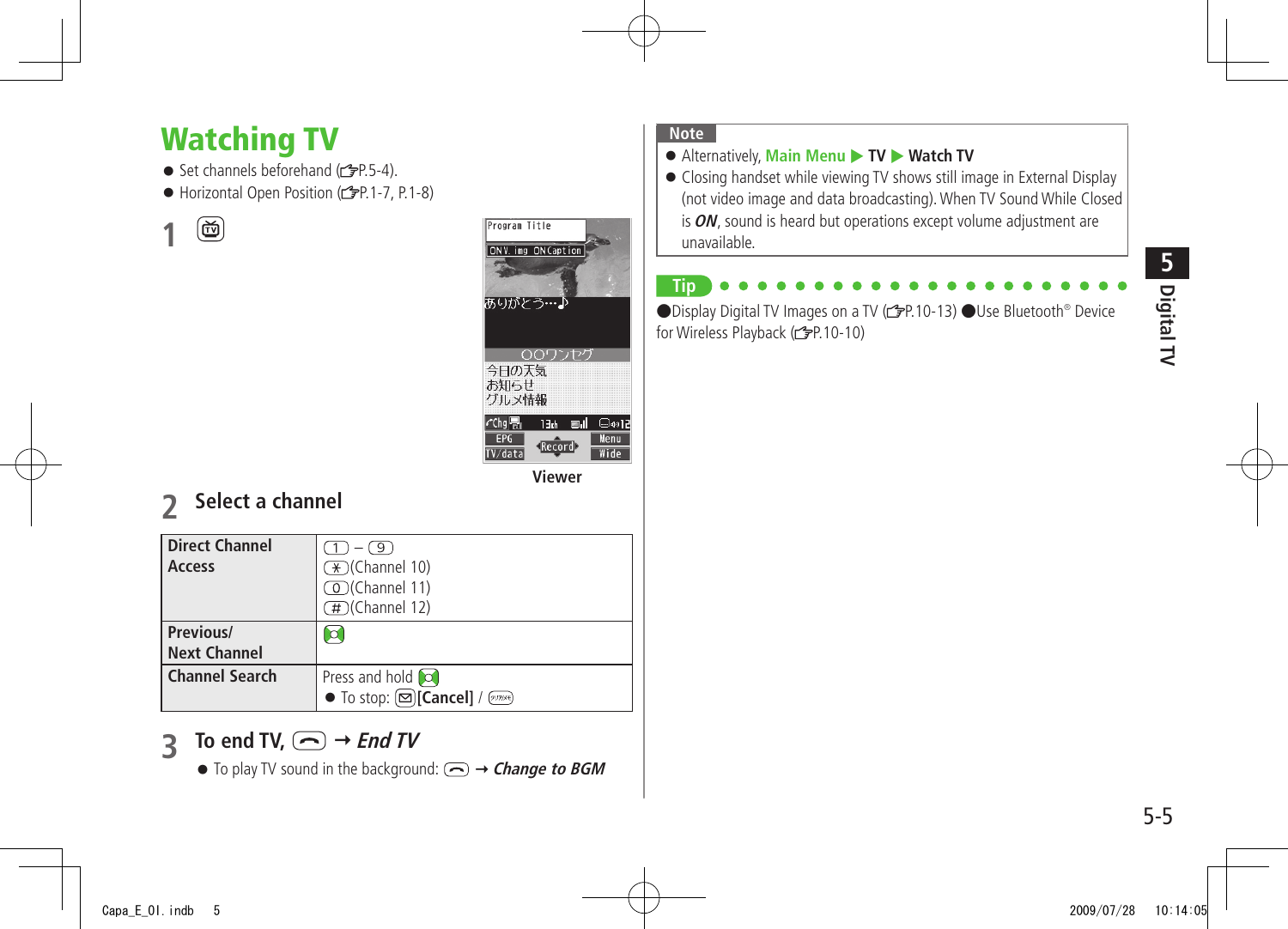### <span id="page-5-0"></span>**Indicators**



|                  | <b>Item</b>               | <b>Description</b>                                 |
|------------------|---------------------------|----------------------------------------------------|
| O                | Image                     |                                                    |
| ❷                | Captions                  |                                                    |
| ❸                | Data Broadcast            | (仁) P.5-7)                                         |
| ❹                | Data Broadcast Mode       | Node off Research Mode off                         |
|                  |                           | 월 Data Broadcast Mode on                           |
| ❺                | Off timer                 | ( <del>f</del> P.5-10)                             |
| $\boldsymbol{0}$ | ECO Mode                  | ( <del>C</del> ) P.18-14)                          |
| $\mathbf 0$      | Channel                   | (子P.5-4)<br>• When multiple programs are available |
|                  |                           | in the same broadcasting station,                  |
|                  |                           | "service number/total numbers"                     |
|                  |                           | appears.                                           |
| $\boldsymbol{0}$ | Signal Strength Level     | mıll<br><b>Edit</b><br>國                           |
|                  |                           | Strong← → Weak Out of range                        |
| ❸                | <b>Receiving Captions</b> |                                                    |
| ❶                | Volume                    |                                                    |
| ❶                | Program Title             |                                                    |
| ⊕                | <b>Recorder Status</b>    | ○REC Recording ●REC Timer Set                      |
| ®                | Display/Caption           | Display: ON/OFF/Large                              |
|                  |                           | Caption: ON/OFF                                    |
| ❶                | Indicator/Caption         | Indicators: ON/OFF                                 |
|                  |                           | Caption: Upper position/Lower position/OFF         |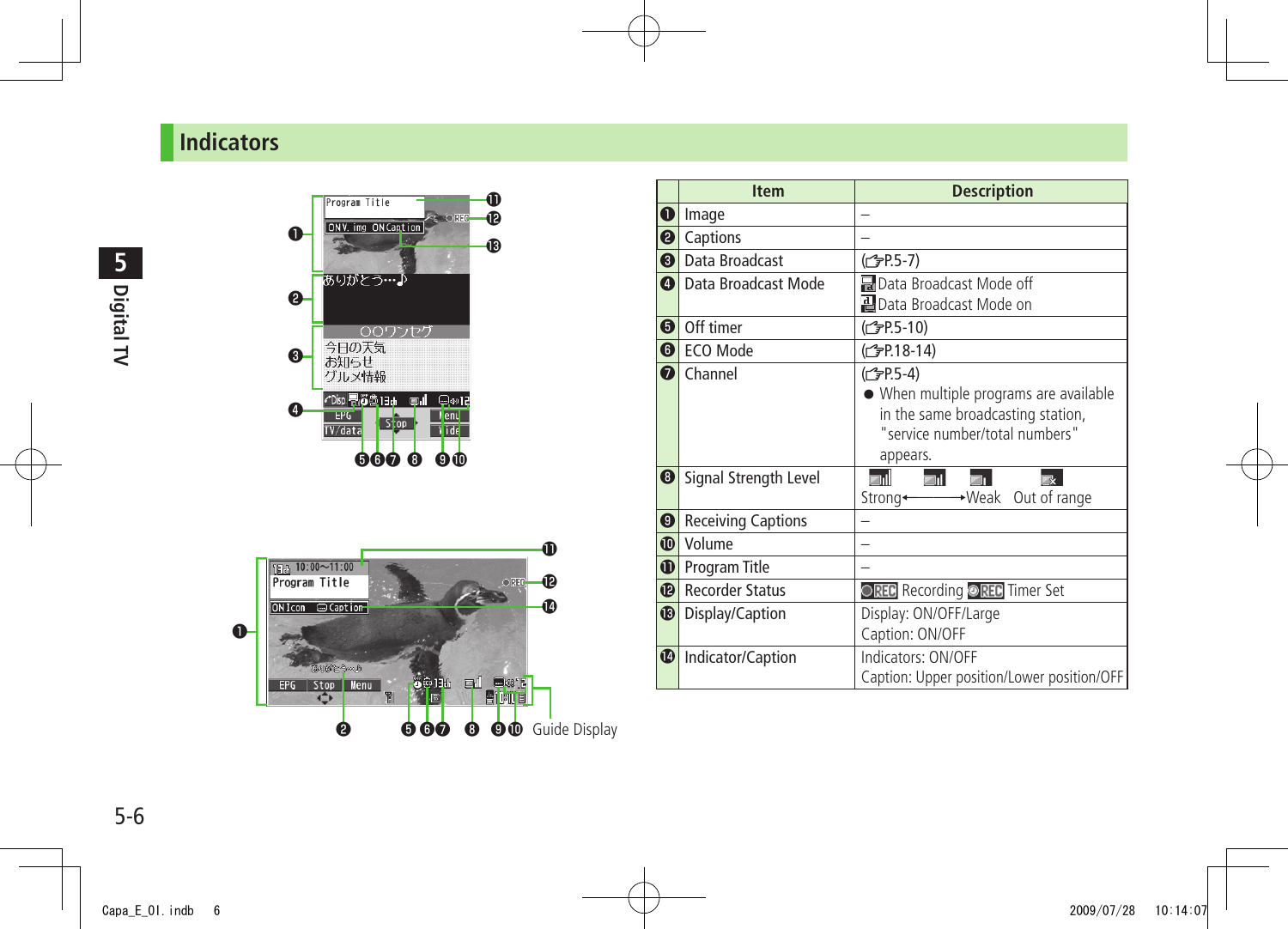### <span id="page-6-0"></span>**Operations while Viewing TV**

| Volume                                     | 0 1/AF                                                                                                                                                                                      |  |
|--------------------------------------------|---------------------------------------------------------------------------------------------------------------------------------------------------------------------------------------------|--|
| Mute/Cancel Mute <sup>1</sup>              | (クリカメモ)                                                                                                                                                                                     |  |
| <b>Program List</b>                        | $\infty$ [EPG]                                                                                                                                                                              |  |
| Program Info                               | Press and hold [□<br>• To return to Viewer: (20204)                                                                                                                                         |  |
| <b>Program Title</b>                       | $\left( \frac{1}{\epsilon}\right)$<br>Alternatively, in Landscape View (Normal<br>Open Position), press ( <b>□</b> ), (( <b>□</b> ) in Horizontal<br>Open Position)                         |  |
| <b>Display/Caption</b><br>View $2$         | While Program Title appears: $\oslash$<br>• Each key press toggles display and caption views.                                                                                               |  |
| Indicator/<br>Caption View <sup>3</sup>    | While Program Title appears: $\bigcirc$<br>Each key press toggles indicators (icons) on/<br>off and caption view (in Landscape View).                                                       |  |
| <b>Display View</b>                        | o<br>Each key press toggles display direction<br>(Broadcast Mode off).<br>Each key press toggles full/normal display<br>(Broadcast Mode on).<br>• Not available in Horizontal Open Position |  |
| Record Programs <sup>1</sup>               | ( ● ) <b>[Record]</b> ( <del>○ 2 ]</del> [9]<br>$\bullet$ To stop: $\circ$ [Stop]                                                                                                           |  |
| Capture Still Images <sup>1</sup>          | Press and hold $\textcircled{r}$ ( $\textcircled{r}$ P.5-12)                                                                                                                                |  |
| Data Broadcast<br>Mode On/Off <sup>2</sup> | [TV/data]                                                                                                                                                                                   |  |

1 Available when Data Broadcast Mode is off

2 Available only in Portrait View

<sup>3</sup> Available only in Landscape View

### **Program List (Japanese)**

**Check program schedules and set timer to view/record TV programs.**

#### **Main Menu ▶ TV ▶ Program List**

- Confirmation appears when using Program List for first time. Follow onscreen instructions.
- See Program List Help menu for usage information.

### **Data Broadcast (Japanese)**

#### **Access a variety of program-related information such as still images and videos.**

- Data Broadcast is not available in Landscape View. Press (□ to switch to Portrait View.
- **1** Activate TV (Data Broadcast Mode off) **[TV/data]**

al appears.

- $\bullet$   $\circ$  to select information
- To deactivate Data Broadcast Mode: **[TV/data]**

#### **Note**

● Viewing Data Broadcast information requires no fees: however, accessing websites will incur connection fees.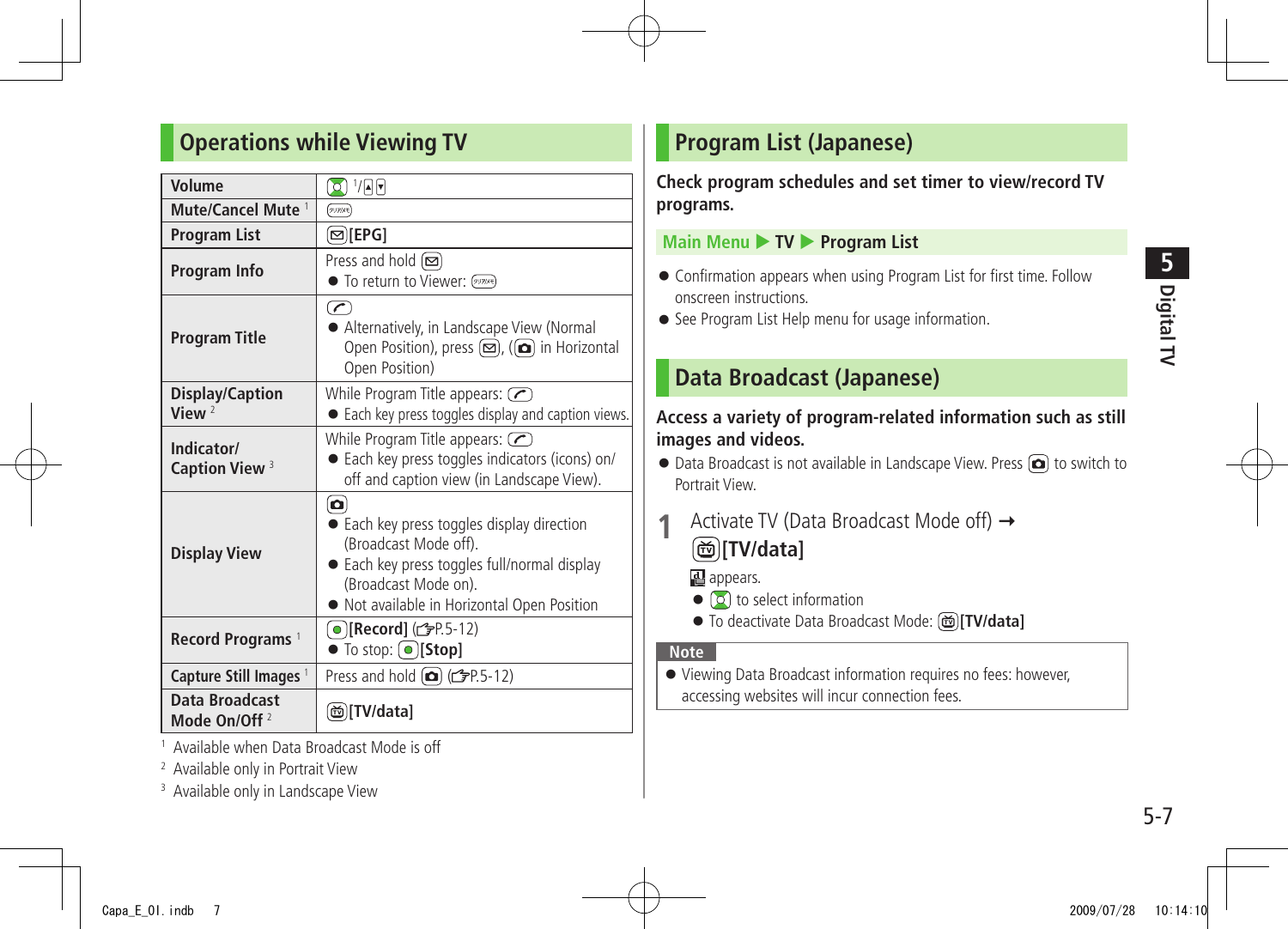### <span id="page-7-0"></span>**Functions while Viewing TV**

### ■ **Sound Settings**

 $>$  While TV is active,  $\boxed{\mathbf{\Sigma}}$  [Menu]  $\rightarrow$  **Settings**  $\rightarrow$  **Sound**  $\rightarrow$  **Sound Effect**  $\rightarrow$ Select an item (See below)

| <b>Item</b>        | <b>Operation/Description</b>                                                                                                                                                                                                                                                                                                 |
|--------------------|------------------------------------------------------------------------------------------------------------------------------------------------------------------------------------------------------------------------------------------------------------------------------------------------------------------------------|
| <b>Auto Volume</b> | Automatically increase to optimum volume                                                                                                                                                                                                                                                                                     |
|                    | $>$ ON or OFF                                                                                                                                                                                                                                                                                                                |
| Remaster           | Adjust sound quality to reproduce original sound<br>$>$ ON or OFF                                                                                                                                                                                                                                                            |
| Listening          | Adjust to natural sound when using earphone or<br>Bluetooth <sup>®</sup> device<br>$\geq$ Select an item<br>· <b>Surround</b> : Reproduce natural and stereophonic<br>sound<br>• <b>Natur 1</b> or <b>Natur 2</b> : Complement sound specific to                                                                             |
|                    | earphone to reproduce natural sound<br>· OFF: Turn off Listening setting                                                                                                                                                                                                                                                     |
| <b>Equalizer</b>   | Change sound quality when using earphone or Bluetooth <sup>®</sup><br>device<br>$\geq$ Select an item<br>· <b>Normal</b> : Reproduce normal sound<br>· H. BASS1: Enhance low-pitched sound<br>· H. BASS2: Enhance low-pitched sound even more<br>· <i>Voice:</i> Make voice clear<br>· <i>Train</i> : Minimize sound leakage |

### ■ **Other Functions**

**>**While TV is active, follow the steps below.

| <b>Item</b>         | <b>Operation/Description</b>                                                                                        |  |  |
|---------------------|---------------------------------------------------------------------------------------------------------------------|--|--|
| Access              | $>$ Press and hold $(\mathbf{w}_j)$                                                                                 |  |  |
| Internet via        | • To return to viewer: While Yahoo! Keitai is active, press                                                         |  |  |
| Yahoo! Keitai       | and hold $(\mathbf{w}_i)$                                                                                           |  |  |
| Access              | $\triangleright$ $\bigcap_{M}$ (MULTI) $\rightarrow$ Open Menu $\rightarrow$ Yahoo! Keitai $\rightarrow$            |  |  |
| Internet via        | <b>PC Site Browser</b>                                                                                              |  |  |
| <b>PC Site</b>      | • Follow onscreen instructions                                                                                      |  |  |
| <b>Browser</b>      |                                                                                                                     |  |  |
| <b>Make a Voice</b> | $\triangleright$ $\bigcap$ (MULTI) $\rightarrow$ <b>Stand-by display</b> $\rightarrow$ Enter a number $\rightarrow$ |  |  |
| Call/Video          | ◯ (For Video Call, (◘)[V. Call])                                                                                    |  |  |
| Call                | • Interrupt TV during call. After call, TV resumes.                                                                 |  |  |
|                     | • Recording will not be interrupted.                                                                                |  |  |
| Use                 | $\triangleright$ $\lceil$ (MULTI) $\rightarrow$ Stand-by display $\rightarrow$ $\lceil \simeq \rceil$               |  |  |
| <b>Messaging</b>    |                                                                                                                     |  |  |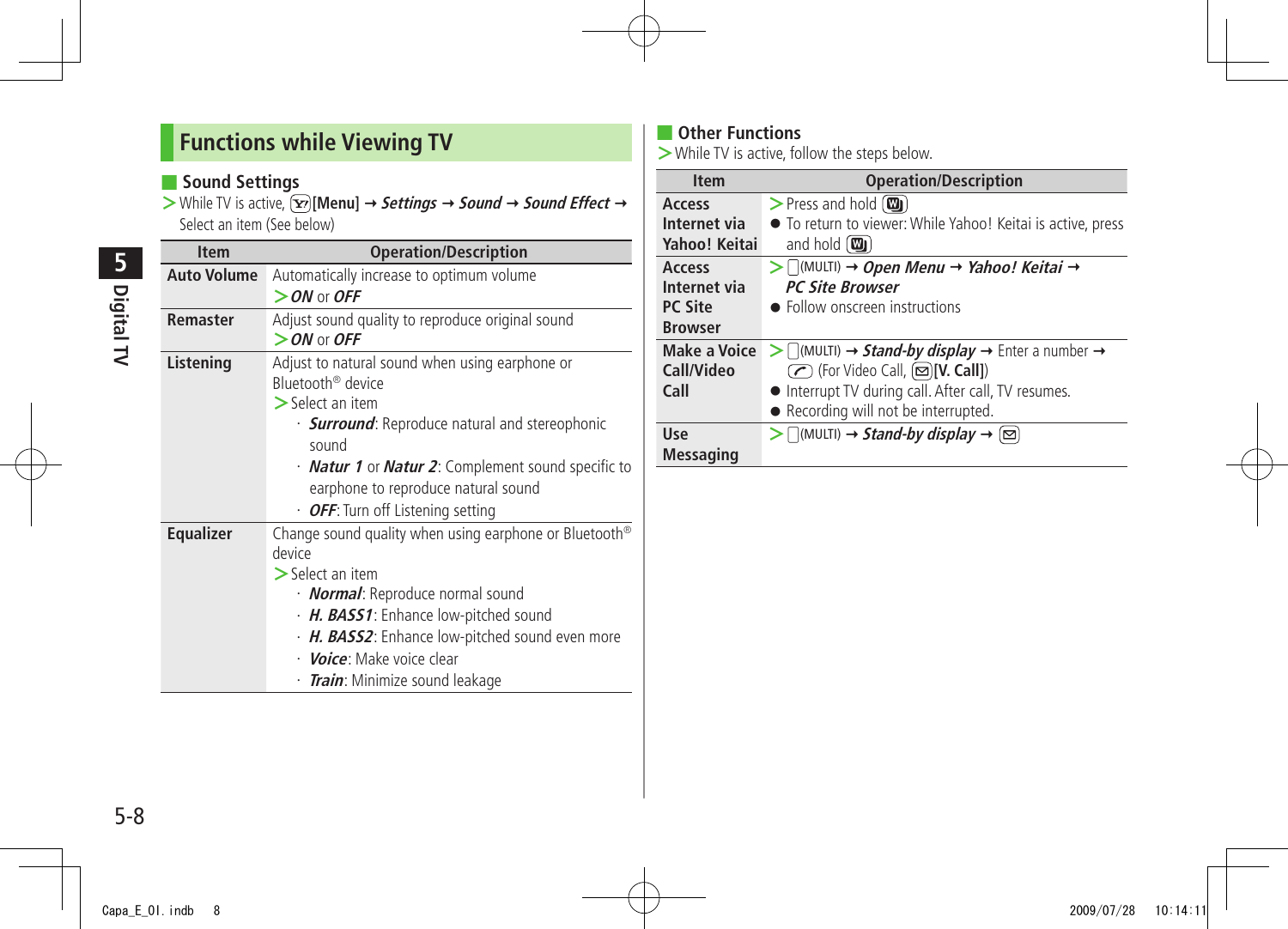#### ■ **Functions Available while Viewing TV**

**>**While TV is active,  $\boxed{\mathbf{x}}$  [Menu] → Select an item (See below)

| <b>Item</b>                         | <b>Operation/Description</b>                                                                                                                                                                                                                                                                                                                                                                                                                                                                |
|-------------------------------------|---------------------------------------------------------------------------------------------------------------------------------------------------------------------------------------------------------------------------------------------------------------------------------------------------------------------------------------------------------------------------------------------------------------------------------------------------------------------------------------------|
| Program info                        | View current program information                                                                                                                                                                                                                                                                                                                                                                                                                                                            |
| Program list                        | View Program List                                                                                                                                                                                                                                                                                                                                                                                                                                                                           |
| Disp.Ch./<br>operation <sup>1</sup> | $>$ Select an item<br>• <b>Channel info</b> : View channel details. Select a<br>channel to watch that Station<br><b>Channel List:</b> View Channel List (CFP.5-4)<br>• <b>Channel Setting</b> : Set channels for your area<br>$(\mathcal{C}$ P.5-4)<br>Add to ch. list: Add current station to Channel<br>List. Assign current station to lowest available<br>number key.<br>· Tune service: Select a program when multiple<br>programs are available from the same broadcasting<br>company |

| Item                      | <b>Operation/Description</b>                                                                                                                                                                                                                                                                                                                                                                                                                                                                                                           |
|---------------------------|----------------------------------------------------------------------------------------------------------------------------------------------------------------------------------------------------------------------------------------------------------------------------------------------------------------------------------------------------------------------------------------------------------------------------------------------------------------------------------------------------------------------------------------|
| Data                      | $\geq$ Select an item                                                                                                                                                                                                                                                                                                                                                                                                                                                                                                                  |
| Broadcasting <sup>1</sup> | <b>Back to data BC:</b> End Data Broadcast site and return<br>to Data Broadcast window<br>· <b>Reload contents</b> : Reload page (Data Broadcast link)<br>• <b>Certificate:</b> View owner, author, validity period and<br>serial number of certificate used in SSL communication<br>Images <sup>2</sup> : Show/hide images on Data Broadcast<br>sites<br>• <b>Sound Effect</b> <sup>2</sup> : Turn on/off sounds from Data<br>Broadcast/sites<br>· <b>Reset Settings</b> <sup>2</sup> : Show confirmation on Data<br><b>Broadcast</b> |
| TV link list <sup>1</sup> | Show TV Link details                                                                                                                                                                                                                                                                                                                                                                                                                                                                                                                   |
| Compose                   | Create S! Mail while listening to sound (reate Step 2                                                                                                                                                                                                                                                                                                                                                                                                                                                                                  |
| S! Mail                   | on P.13-4)                                                                                                                                                                                                                                                                                                                                                                                                                                                                                                                             |

5-9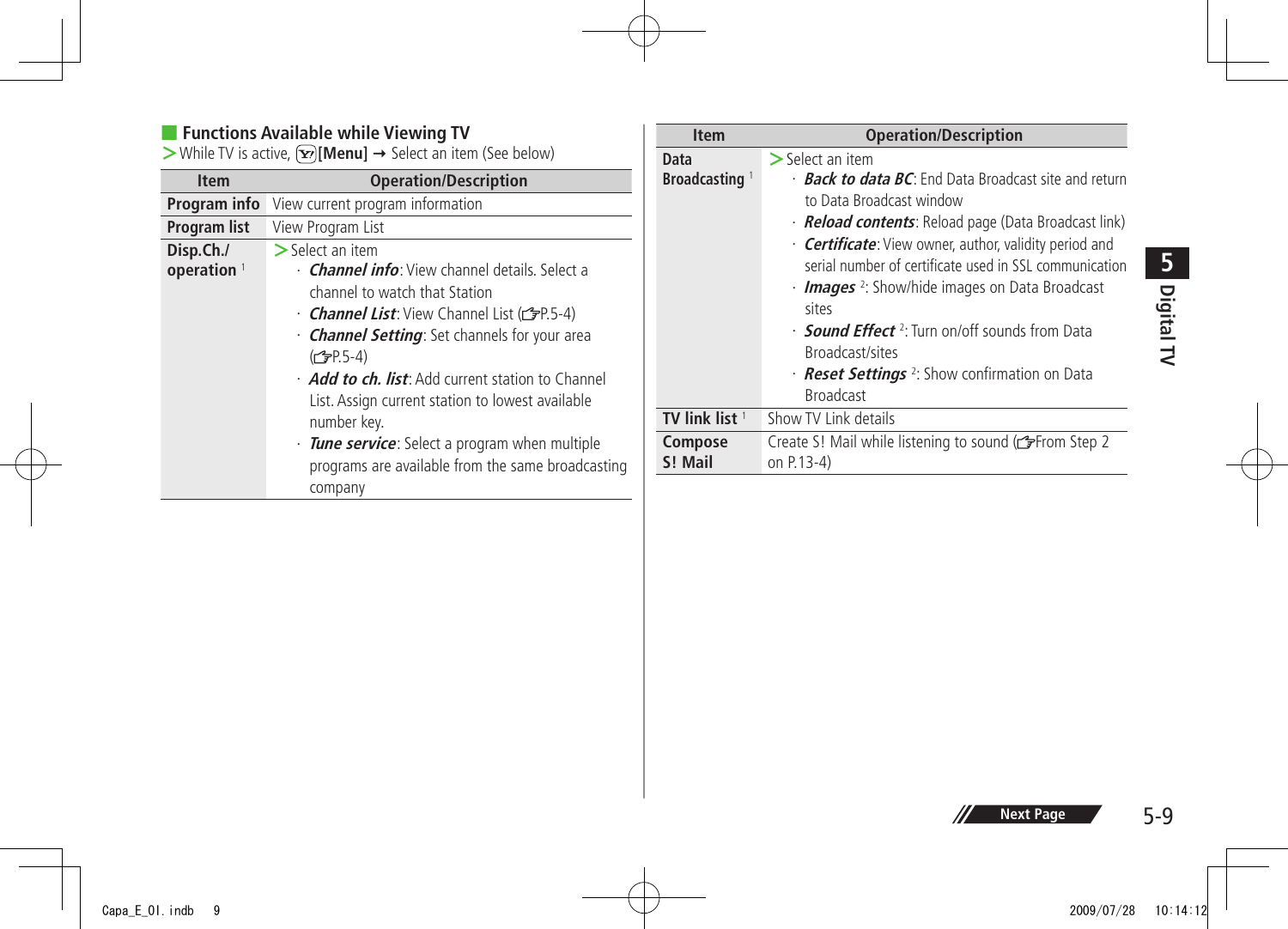| <b>Item</b>     | <b>Operation/Description</b>                                                                                                                                                                                                                                                                                                                                                                                                                                                                                                                                                                                                                                                                                                                                                                                                                                                                                                                                                                                                                                                                                                                                                                                                                                                                                                            | <b>Item</b> | <b>Operation/Description</b>                                                                                                                    |
|-----------------|-----------------------------------------------------------------------------------------------------------------------------------------------------------------------------------------------------------------------------------------------------------------------------------------------------------------------------------------------------------------------------------------------------------------------------------------------------------------------------------------------------------------------------------------------------------------------------------------------------------------------------------------------------------------------------------------------------------------------------------------------------------------------------------------------------------------------------------------------------------------------------------------------------------------------------------------------------------------------------------------------------------------------------------------------------------------------------------------------------------------------------------------------------------------------------------------------------------------------------------------------------------------------------------------------------------------------------------------|-------------|-------------------------------------------------------------------------------------------------------------------------------------------------|
|                 | $>$ Select an item                                                                                                                                                                                                                                                                                                                                                                                                                                                                                                                                                                                                                                                                                                                                                                                                                                                                                                                                                                                                                                                                                                                                                                                                                                                                                                                      | Key guide   | View key operation guide while watching TV                                                                                                      |
| <b>Settings</b> | <i>Display/operation <math>\rightarrow</math> Switch display</i> 1: Switch<br>view (switch image size/image off)<br>$\cdot$ Display/operation $\rightarrow$ Switch TV/data BC $^{\dagger}$ :<br>In Portrait View, toggle Data Broadcast Mode on/off<br>(C <sub>J</sub> P.5-7)<br><i>Display/operation <math>\rightarrow</math> Icons</i> <sup>2</sup> : Set Guide Display<br>in Landscape View<br>$\cdot$ <i>Display/operation <math>\rightarrow</math> AV output</i> : View a Digital<br>TV image on a TV set or other devices (rep. 10-13)<br>$Video \rightarrow Brightness$ : Set Back Light brightness<br>$\cdot$ <i>Video</i> $\rightarrow$ <i>Mobile W-Speed</i> <sup>2</sup> : Enhance frame rate<br>of TV images automatically<br>• <b>Video <math>\rightarrow</math> Image Quality</b> <sup>2</sup> : Select an image quality<br>$Video \rightarrow LCD$ AI: Activate image compensation<br>according to Back Light<br>$\cdot$ Sound → Sound Effect <sup>2</sup> ( $\blacktriangleright$ P.5-8)<br>• <b>Sound → Main/sub sound</b> : Set main/sub sound<br>$\cdot$ Sound $\rightarrow$ Switch audio data: Available only<br>when multiple audio data are supported<br>• <b>Sound <math>\rightarrow</math> TV Sound W/ Closed</b> <sup>2</sup> : Set whether to<br>keep speaker on when closing 931P while viewing<br><b>TV</b> |             | <sup>1</sup> Available only in Portrait View<br><sup>2</sup> Available from User Settings even while TV is not active ( $\mathcal{F}P.18-14$ ). |
|                 | $\cdot$ <b>ECO Mode</b> <sup>2</sup> : Set power saving mode ( $\leq$ P.18-14)<br>· Off timer: When set time passes, confirmation<br>appears asking whether to end viewing/recording<br><b>TV</b>                                                                                                                                                                                                                                                                                                                                                                                                                                                                                                                                                                                                                                                                                                                                                                                                                                                                                                                                                                                                                                                                                                                                       |             |                                                                                                                                                 |

Ė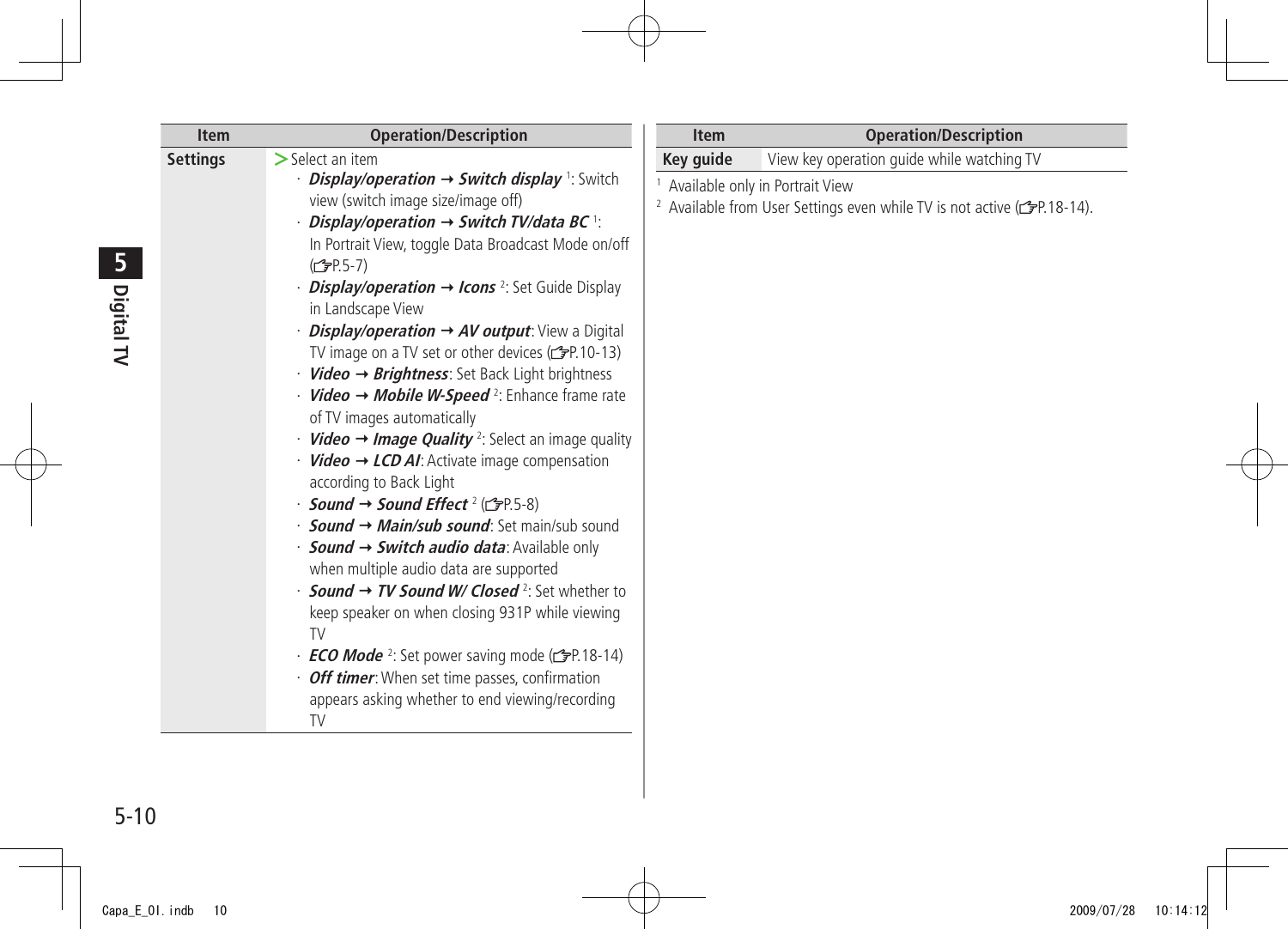## <span id="page-10-0"></span>**TV Links (Japanese)**

### **Saving TV Links**

- Following function is not available in Landscape View.
- Switch Data Broadcast Mode on → Select a link
- **2 YES**

Follow onscreen instructions to save link.

### **Opening TV Links**

### **Main Menu ▶ TV ▶ TV Link**

- **1** Select a TV Link
	- Confirmation appears when Internet access is required. Select **YES** to proceed.
	- If TV Link is expired, confirmation appears asking whether to delete link.

### **Functions Available in TV Link List**

#### **Main Menu ▶ TV ▶ TV Link**

 $\boxed{\mathbf{Y}}$  [Menu]  $\rightarrow$  Select an item (See below)

| <b>Item</b>   | <b>Operation/Description</b>                                                     |
|---------------|----------------------------------------------------------------------------------|
|               | <b>Display detail</b> Show TV Link title, URL, summary, content type, expiration |
|               | date                                                                             |
| No. of TVlink | Show number of saved TV Links                                                    |
| <b>Delete</b> | $>$ Select an item                                                               |
|               | $\cdot$ Delete this $\rightarrow$ YES                                            |
|               | • <b>Delete selected →</b> Check TV link(s) to delete →                          |
|               | ⊠ Finish] → YES                                                                  |
|               | $\cdot$ Delete all $\rightarrow$ Enter Phone Password $\rightarrow$ YES          |

5-11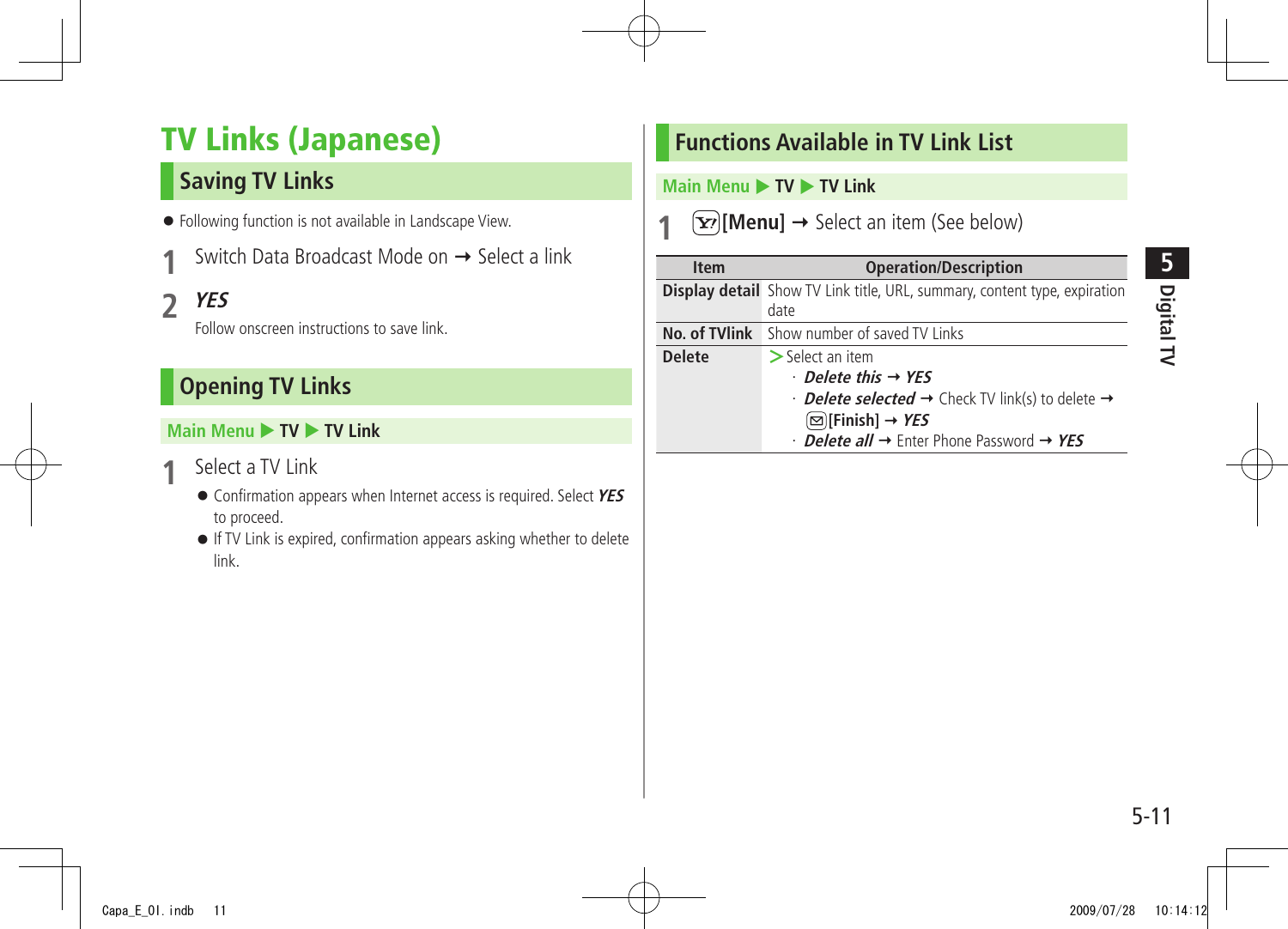## <span id="page-11-0"></span>**Recording/Playing Programs**

### **Recording Current Program**

**Save programs as videos or still images. Recordings are saved to microSD Card.**

- $\bullet$  microSD Card:  $r^2P.9-16$
- Save up to 2GB of data at a time.

| Recording Time (total)* Approx. 640 minutes |          |
|---------------------------------------------|----------|
| <b>Savable Files</b>                        | 99 files |

- Average recordable time per 2GB of data
- $\bullet$  Recording is unavailable when signal strength drops to  $\mathbb{R}$ .
- Activate TV (Data Broadcast Mode off)  $\rightarrow$  **[Record] OREC** appears, and recording starts.
- **2 [Stop]** to stop recording

Program is saved to microSD Card.

#### **Note**

- In the following cases, recording ends and recorded portion is automatically saved:
	- ・ File size is over 2GB
	- ・ microSD Card memory is full
- Recorded files are not saved to handset.
- Do not remove microSD Card while recording.
- $\bullet$  Recording continues even if signal strength level is  $\bullet$  ; however, images and audio are not saved.
- Data Broadcast information cannot be recorded.
- Recording is disabled during AV output.

### **Capturing Screenshots**

#### **Captured screenshots are saved to handset.**

- $\bullet$  This feature is unavailable when signal strength is  $\bullet$  or Data Broadcast Mode is on.
- Activate TV (Data Broadcast Mode off) → press and hold  $\left(\Box\right)$

#### **Note**

- Captions cannot be captured.
- Capturing is disabled during AV output.

**5**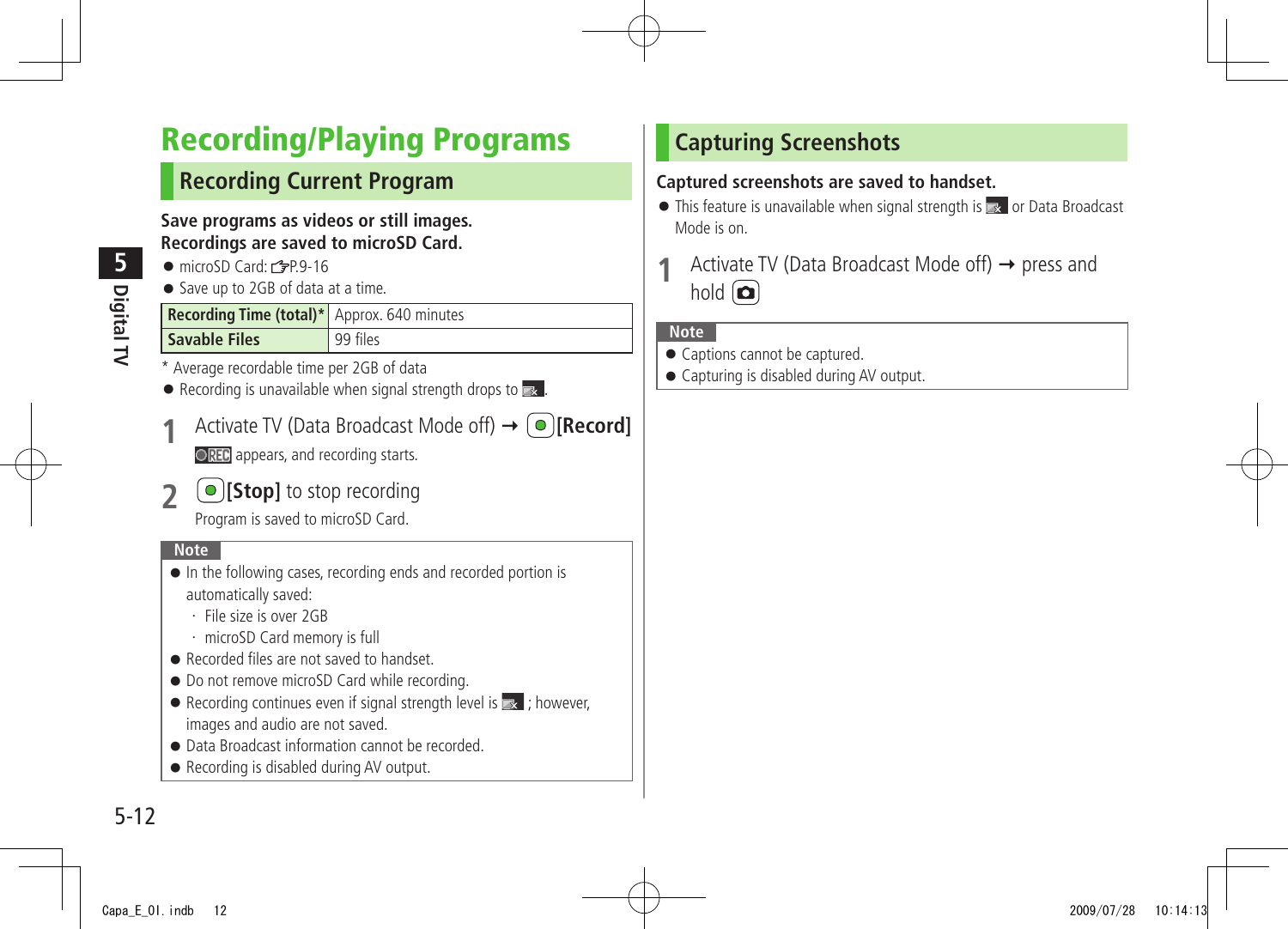### <span id="page-12-0"></span>**Playing Recorded Programs**

#### **Main Menu ▶ Data Folder ▶ TV ▶ Video**

**1** Select a file

Playback starts.

| microSD                                 |  |
|-----------------------------------------|--|
| 罗2009/06/06 10:46                       |  |
| 5:24 32009/06/05                        |  |
| 5:22 32009/06/05                        |  |
| 57∶57/92009/06/04<br> ●2009/06/04 14:57 |  |
| d 每2009/06/04 14:53                     |  |
|                                         |  |
|                                         |  |
| ay                                      |  |

**2 EXPIRITY** to stop playback

#### **Example: Video Folder**

#### **Note**

● Closing handset while watching TV shows landscape view in External Display.

### **Playback Operations**

| Volume                           | $\Omega$ /AF                                                                                                                                |  |
|----------------------------------|---------------------------------------------------------------------------------------------------------------------------------------------|--|
| <b>Mute/Cancel Mute</b>          | ※<br>$\sqrt{2}$<br>- 7<br>Y!                                                                                                                |  |
| <b>Fast Forward</b>              | (Press once: 10x; Press twice: 30x)<br>$\circ$                                                                                              |  |
| <b>Fast Rewind</b>               | O (Press once: 10x; Press twice: 30x)                                                                                                       |  |
| Pause/Resume                     | o II.<br>Ш                                                                                                                                  |  |
| Play Frame by                    | Pause playback $\rightarrow \lbrack \infty \rbrack$ [Frame]                                                                                 |  |
| <b>Frame</b>                     | • Play back frame by frame.                                                                                                                 |  |
| Skip Rewind <sup>1</sup>         | Press and hold $\bigcirc$ / $\circledast$                                                                                                   |  |
| Skip Forward <sup>2</sup>        | Press and hold $\left(\frac{1}{\sqrt{H}}\right)$                                                                                            |  |
| Toggle Playback<br><b>Speed</b>  | I/<br>$\boxed{2}$<br>Kummary<br>⊠⊺<br>$\blacksquare$<br>$\bullet$<br>View)]<br>• Summary View adjusts playback speed<br>according to audio. |  |
| <b>View Title</b>                | $\sqrt{2}$<br>In Landscape View, indicator/caption setting<br>display appears.                                                              |  |
| <b>Toggle Caption</b>            | Display title $\rightarrow \infty$<br>In Landscape View, each key press toggles<br>indicators (icons) and captions on/off.                  |  |
| Portrait/Landscape<br>View $3.4$ | o<br>• Each key press switches view.                                                                                                        |  |

1 Unavailable if file is under 10 seconds long

2 Unavailable if file is under 30 seconds long

<sup>3</sup> Close handset to return to Portrait View.

4 Disabled in Horizontal Open Position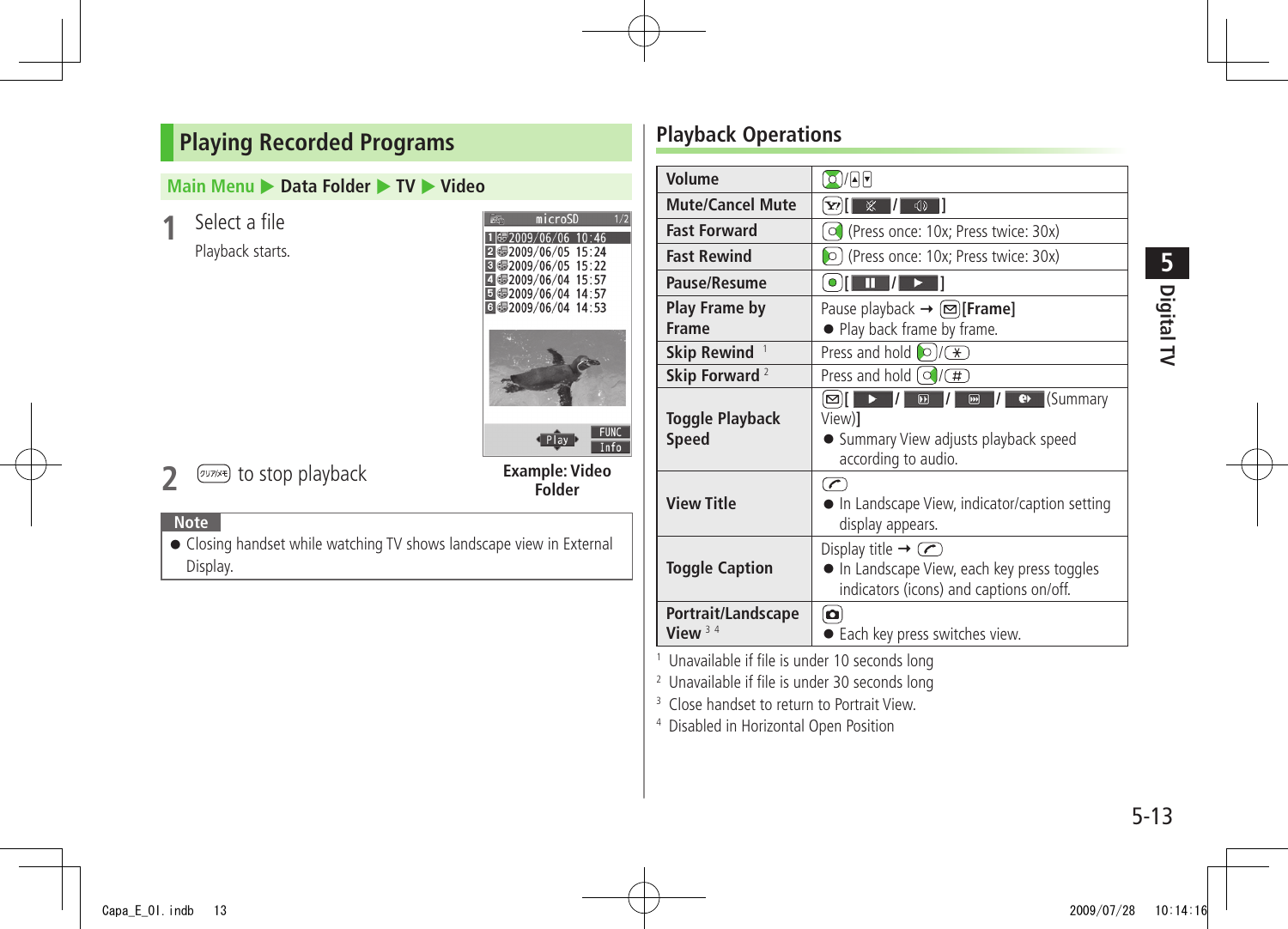### <span id="page-13-0"></span>**Viewing Captured Screenshots**

**Main Menu ▶ Data Folder ▶ TV ▶ Image** 

**1** Select an image

### **Timer**

**Digital TV**

**5**

● Set up to 100 timer entries to watch or record programs.

#### **Main Menu > TV**

- **1 Timer Watching** or **Timer Recording**
- **2 [New]** → Select an item (See below)

| <b>Item</b>                 | <b>Operation/Description</b>                                                                                                                                                           |
|-----------------------------|----------------------------------------------------------------------------------------------------------------------------------------------------------------------------------------|
| Start date<br>setting       | Set date and time to start and end viewing/recording a<br>program                                                                                                                      |
| <b>End date</b><br>setting  | $>$ Select an item<br>$\cdot$ <b>Enter date <math>\rightarrow</math></b> Enter a date and time<br>$\cdot$ Choose date $\rightarrow$ Select a date $\rightarrow$ Enter date and<br>time |
| Channel                     | $\triangleright$ Select a channel                                                                                                                                                      |
| <b>Edit title</b>           | $\geq$ Enter a program name                                                                                                                                                            |
| Repeat                      | $\triangleright$ Select a repetition $\rightarrow$ For <b>Select day</b> , select a day (days)<br>$\rightarrow \lbrack \infty \rbrack$ [Finish]                                        |
| Alarm (Alarm<br>notice) $2$ | > ON or ON/Set time → For ON/Set time, select an<br>alarm time                                                                                                                         |

| <b>Item</b>                            | <b>Operation/Description</b>                                                                                                                |  |
|----------------------------------------|---------------------------------------------------------------------------------------------------------------------------------------------|--|
| Alarm tone $2$                         | > Select an alarm type → Select a folder → Select an                                                                                        |  |
|                                        | alarm                                                                                                                                       |  |
| Alarms (Alarm $>$ ON or OFF<br>on/off) |                                                                                                                                             |  |
|                                        | <b>Alarms (Alarm <math>&gt; 0</math></b> to adjust volume                                                                                   |  |
| volume)                                | • For <i>Timer Recording</i> , Escalating Tone cannot be set.                                                                               |  |
| <b>Activate TV</b>                     | $>$ ON or OFF                                                                                                                               |  |
| $w/$ alarm $2$                         | • When ON is set, Digital TV activates from alarm<br>notification window.                                                                   |  |
| Priority <sup>1</sup>                  | Set handset response when Timer Recording starts                                                                                            |  |
|                                        | Recording or Operation                                                                                                                      |  |
|                                        | • When <i>Recording</i> is set, active function suspends/<br>ends, and recording starts.                                                    |  |
|                                        | • When <i>Operation</i> is set, confirmation appears.<br>To suspend/end active function, select $YES$ and $\circ$<br>to<br>start recording. |  |

1 Timer Recording only

2 Timer Watching only

**3 [Finish]** For **Timer Recording**, select **YES** or **YES (confirm once)**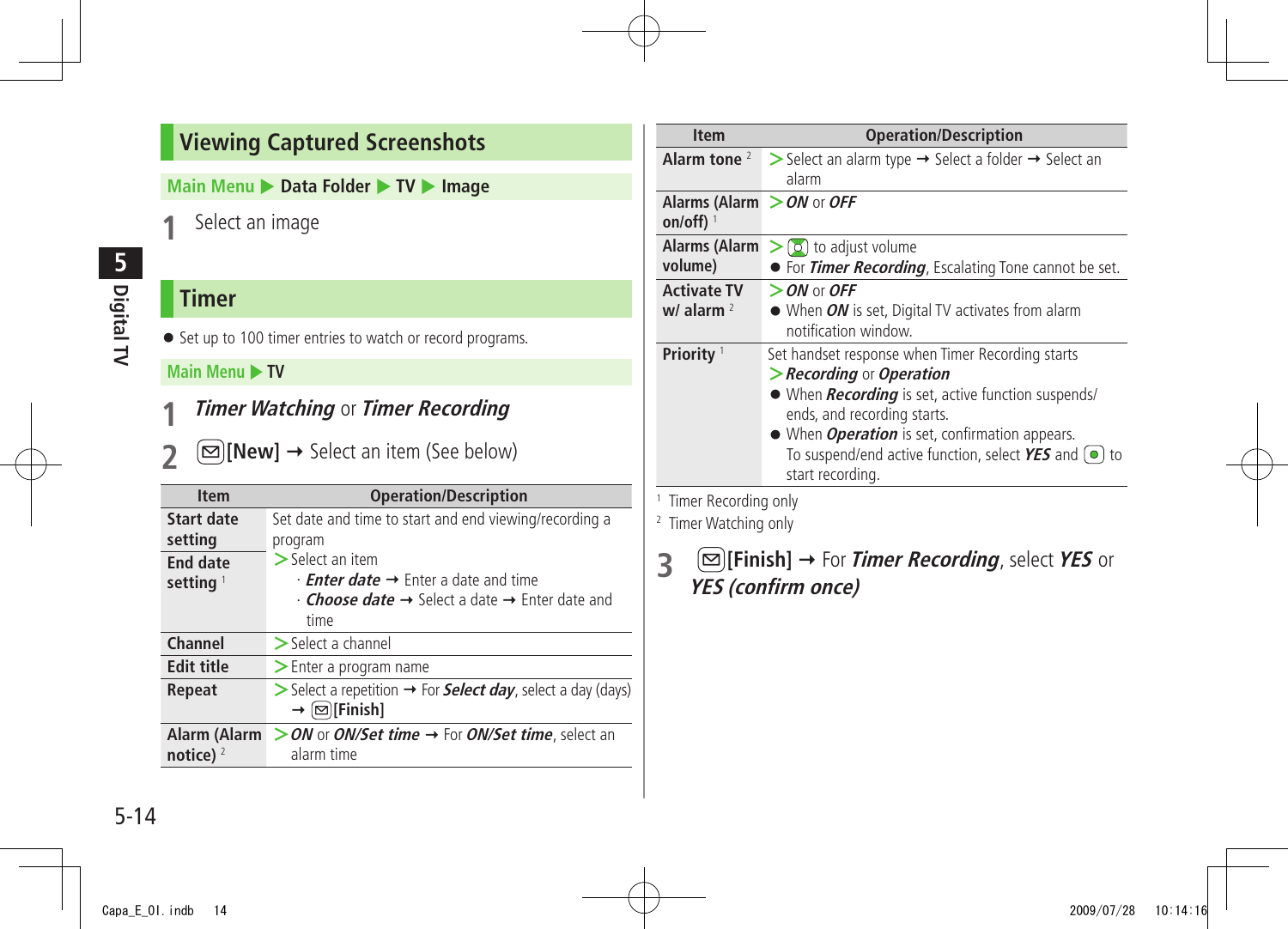#### **Note**

- Select timer entries to check details; **[Selit]** to edit details.
- Timer Recording does not start if Internet and two other functions are active simultaneously.
- Alarm does not sound for Timer Watching/Timer Recording in following functions. For Timer Recording, complete followings (in parentheses) one minute before timer starts; otherwise, recording does not start.
	- ・ While handset is off (Turn on handset)
	- ・ While Privacy Key Lock is active (Cancel lock)
	- ・ While Personal Data Lock is active (Cancel/change lock)
	- ・ During data transfer (Complete transfer)
	- ・ During Infrared transmission, IC transmission or Bluetooth® transmission (Complete transmission)
	- ・ During software update (Complete update)

### **Other Timer Operations**

#### **Main Menu > TV**

### **1 Timer Watching** or **Timer Recording**

### **2**  $\mathbf{F}$  **[Menu]**  $\rightarrow$  Select an item (See below)

| <b>Item</b>               | <b>Operation/Description</b>                                                                |
|---------------------------|---------------------------------------------------------------------------------------------|
| <b>New</b>                | Set a timer entry to watch/record a program (rep.5-14)                                      |
| Edit                      | Edit entry details (CPP.5-14)                                                               |
| Sort                      | Sort timer entries<br>$\geq$ Select an order                                                |
| Delete this               | $>$ YFS                                                                                     |
| Delete past               | Timer entries with start/end time set prior to current date/<br>time are deleted<br>$>$ YFS |
| <b>Delete</b><br>selected | > Check timer entries to delete $\rightarrow \infty$ [Finish] $\rightarrow$ YES             |
| Delete all                | $>$ Enter Phone Password $\rightarrow$ YES                                                  |
| <b>Memory</b><br>Status*  | Show memory status                                                                          |

\* Timer Recording only

### **Checking Timer Recording Results**

#### **Main Menu ▶ TV**

- *Recording Result*  $\rightarrow$  Select a result
	- Details appear.